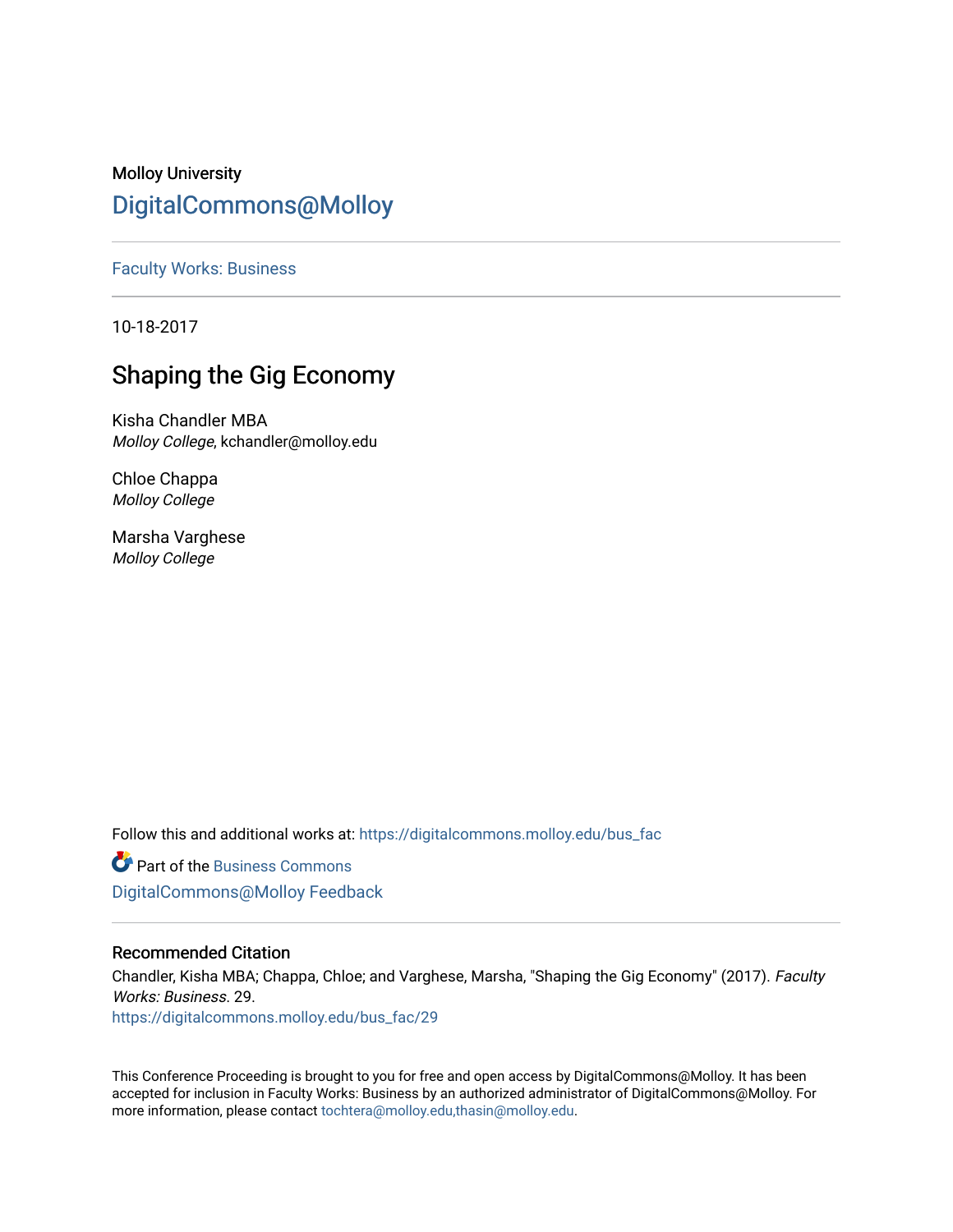# **Shaping the Gig Economy**

**Chloe Chappa** Molloy College 1000 Hempstead Avenue Rockville Centre, NY 11571 USA *[cchappa@lions.molloy.edu](mailto:cchappa@lions.molloy.edu)*

**Marsha Varghese** Molloy College 1000 Hempstead Avenue Rockville Centre, NY 11571 USA *[mvarghese@lions.molloy.edu](mailto:mvarghese@lions.molloy.edu)*

#### **Kisha Chandler**

Molloy College 1000 Hempstead Avenue Rockville Centre, NY 11571 USA *[kchandler@molloy.edu](mailto:kchandler@molloy.edu)*

## *ABSTRACT*

This paper will examine the business model and discuss recommendations of best practices for integrating the gig economy as a solution to workforce issues, improving global economic policies, entrepreneurial growth and society. Technology, demand, and location are environmental factors that we analyzed. The positive and negative contributions that entrepreneurs have on this economy are outlined, as well. Throughout the research, the achievement of understanding what the gig economy is and how it is shaping the future is a key focus. The conclusion is made of whether the gig economy is something that is aiding in progression or if it is hindering the development of businesses already established. Past and present economic factors will be analyzed to determine how it is influential on the success or failure of the modern economy. Companies such as Etsy, AirBnB, and Uber are thoroughly analyzed to determine if the businesses are making the best return on investment. The solutions companies are providing for helping the unemployed find work are determined to be long term solutions or a temporary fix used to aid in decreasing the unemployment rate. The research conducted is supported by a series of surveys to help determine if the initiatives taken are harmful for the economy and if economic policies are required for the protection of stakeholders. In this paper, our recommendations can serve as a springboard to create work based discussions to foster alternative workforce options for the changing global economy and for the millennial workforce.

**Keywords**: Gig economy, on-demand economy, share economy, access economy, social opportunity recognition, income inequality

#### **I INTRODUCTION**

The gig economy is a macroeconomic structure highly dependent upon the environmental factors emerging over the past few decades; such as, technological changes, demand, location, globalization, industrial changes and shifts in the economic landscape. These factors have facilitated the evolution and growth of the gig economy business model plus the breakdown of traditional employment and business models.

The gig economy includes industries such as Uber, Lyft, Airbnb, and Etsy. Due to the short nature of the expected time frame for the projects, workers do not receive a contract or benefits and are considered self-employed; therefore, they do not receive ample support from the company, itself. The motivation for these workers include factors, such as, higher wages and flexible work schedules. However, major impediments exist, for example, the lack of stability, medical benefits and information gaps.

Despite the barriers that exist and its sustainability, the gig workforce is progressively consuming a larger portion of our economy than industry leaders would have ever expected. While, it is a new phenomenon, the impact of this labor market strategy has disrupted traditional business practices using autonomous mechanisms, globally. According to a report published by Northern Trust, in the United States alone, there are over 2.5 million people working in the shared labor economy.

With the effects being both beneficial and detrimental to the current labor force, governmental regulations and labor policies may need to be created or modified so that continuous improvements can be made to protect companies and workers. While the most popularly known "gigs" include services, such as, transportation, babysitting, or grocery shopping, the market is targeting all types of employees including data analysts, coders and professional positions, so that they can share their talents without committing to a position that is demanding or doesn't meet their personal goals.

# **2 ENVIRONMENTAL FACTORS THAT INFLUENCE THE GIG ECONOMY**

#### **2.1 Technological Changes**

The rapid growth of digital technologies in the past twenty years has driven the development of the gig economy. This business approach is centered on easy access to high demand consumer services and connecting "gigs" to people that are seeking to supplement their income or that are simply looking for employment. Innovation and network bandwidth directly influences the success of the gig economy and companies engaging in the gig economy heavily rely on innovative technological advances. Rachel Botsman points out in her recent Ted Talk, *The Currency of*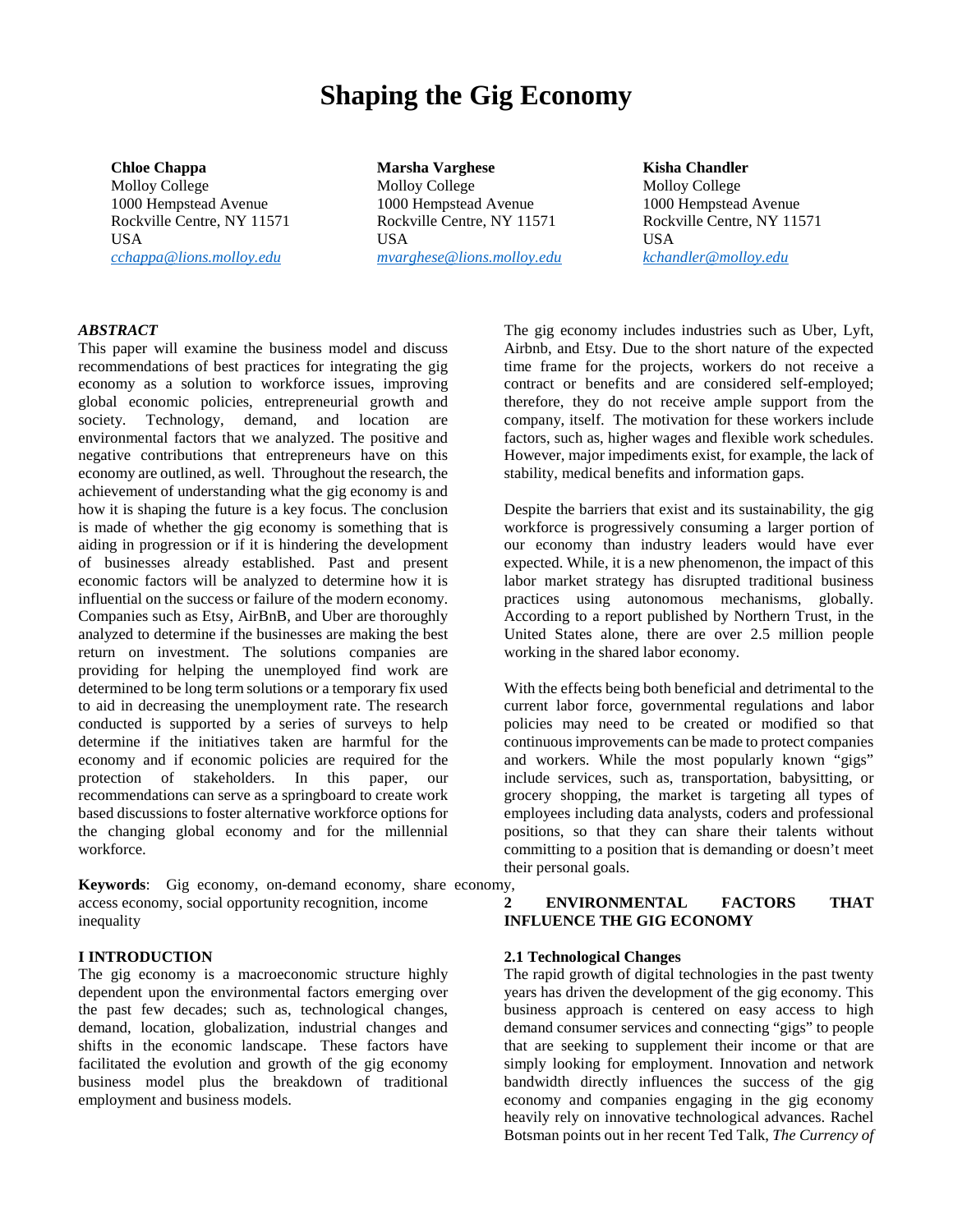*the New Economy is Trust* that, "Technology increases efficiency, which makes this type of sharing easier." Therefore, the lack of technology would be a barrier to entry in this marketplace. Employers, employees and users will need to remain positioned on integrating the latest technologies to improve the services provided in an ondemand environment.

Airbnb, for example, provides a peer to peer marketplace in which individuals seeking accommodations

can engage in business transactions with ease through the company's website or app. The service can also provide a perspective of what it is like living in that city. Yet, without the app or website, there would be no way of connecting a host and a prospective renter.

Additionally, cash is never exchanged in hand, instead transactions are digitally processed and tracked. This payment system also provides safety for the consumer and the service provider because they do not have to worry about carrying cash on hand.

In areas of high urbanization, gig companies have experienced rapid growth in the past few years because of the ease of access to technology, word of mouth branding and the higher population leading to a higher demand for the service.

Alternatively, advances in technology will shape the future of the gig economy and create untapped discoveries along with access to cheaper resources. Self-driving cars will eliminate human capital for ride-sharing companies. In addition, artificial intelligence will impact task oriented jobs, such as, writers, coders, financial analysts and auditors.

## **2.2 Demand**

Additionally, the nature of the gig economy, would be unsuccessful without a great demand for the services provided or consumer expectations. The Congressional Research Service released a statement saying, "The gig economy is the collection of markets that match providers to consumers on a gig (or job) basis in support of on-demand commerce. In the basic model, gig workers enter formal agreements with on-demand companies to provide services to their clients. Prospective clients request services through an internet-based technological platform or smartphone application that allows them to search for providers or to specify jobs".

The specification of jobs mentioned in the statement creates a need for a targeted demand. If an Uber driver cannot find a consumer who needs transportation, then the driver will not work. Likewise, an Airbnb host who has no clients interested in their rental will suffer. Therefore, if the demand isn't present, the company and the on-demand employee will not succeed.

On-demand employee saturation, commodification or in situations where skill set becomes obsolete or replaced by technology can also sway demand. Additionally, negative feedback influences demand. This can affect consumers, companies and the workers. For example, Uber provides ratings for both the user and the drivers. Also, when companies receive negative media coverage it can affect the demand on its products or services.

Our research revealed how negative experiences has an impact on demand. In a survey of sixty-eight people from around the world, it was discovered that 33% of these consumers had a negative experience with a gig economy company. Of those who had negative experiences, 12% said that they would use the company again and 57% would utilize a competitor. Negative experiences can also provide a gateway for the competition to poach the consumer market. From the responses received, most of the negative experiences described inconvenient circumstances, such as, a driver that did not arrive on time or at all and renting an Airbnb and the provider did not come to open the rental. There is a direct correlation between the consumers' experience using the service and the impact on demand.

Also, it can be inferred that urbanization and population have an impact on the prosperity of a 'gig' worker because they both affect the demand for a provided service. The more urban and populated the area is, the more likely that someone within the area will need a specific service. These factors can also influence the demand for perfect competition. That is, new companies can easily enter the market to generate additional competition.

As the demand for ride sharing has increased, rival companies have emerged to replicate Uber policies, which can cause problems for some workers that seek this type of alternative employment model. Some contingent workers report that their job stability has decreased; however, for some working for multiple competitors provides additional opportunities.

## **2.3 Localization and Globalization**

Location significantly contributes to the success of companies; such as, Uber and Airbnb which offer services often used by travelers. There is more demand for these services in areas that are popular travel destinations, or more urbanized cities. These companies relied heavily on researching to find the right locations that had a high demand that could not be properly supported to maximize their success.

Location can also influence the gig economy because of public, and legal opinion. In the United States, ride-sharing is an acceptable. However, problems with Uber exist and location can have a huge impact on the way the company operates. For example, in some major cities a limit on the number of vehicles the company operates may be imposed.

Globally, location has directly impacted Uber drivers, unequivocally, in some cities the drivers have incurred physical abuse from traditional taxi drivers competing for passengers. The perception that Uber is the more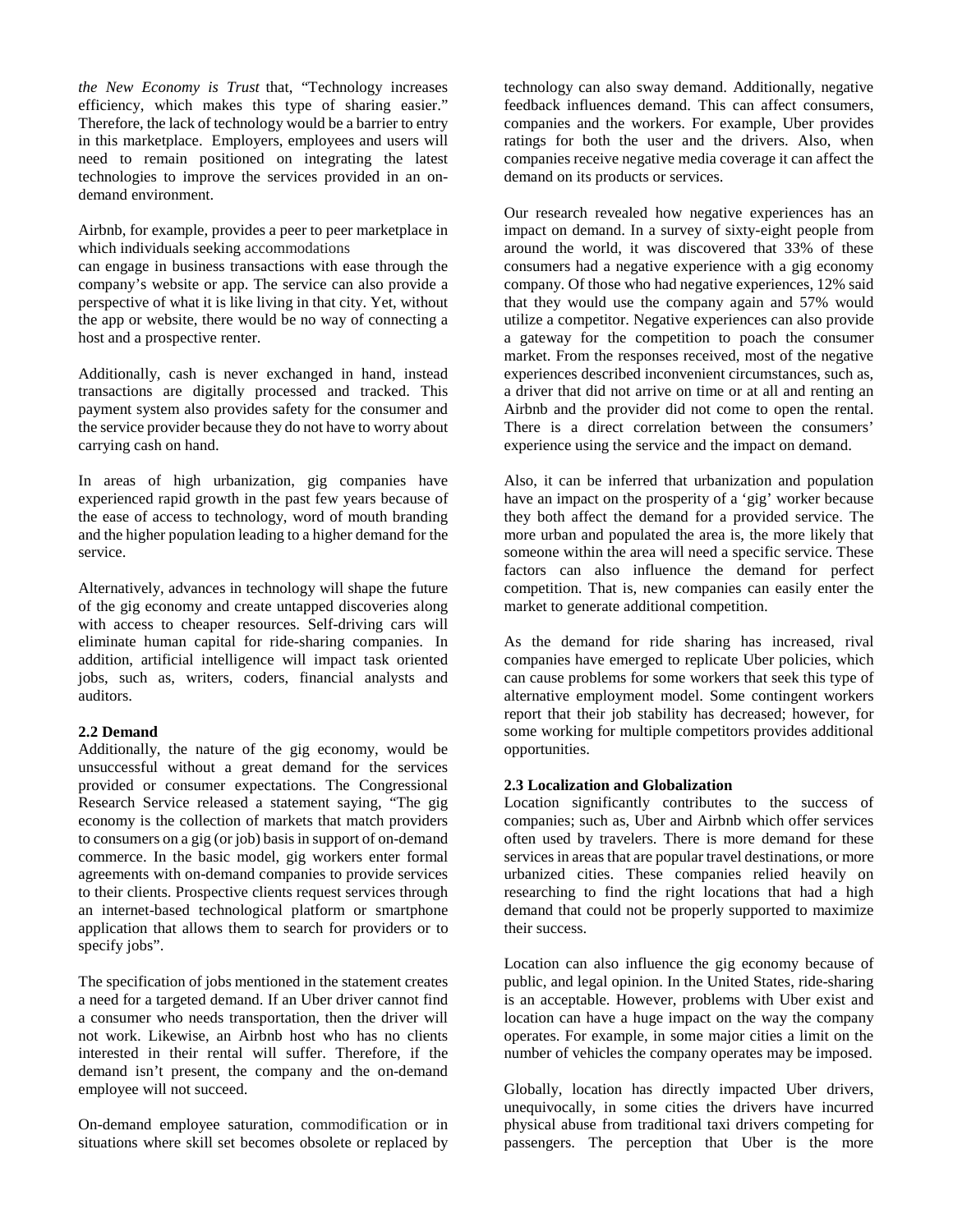economical choice and unfair competition contributes to these types of issues. In order to increase business success, have a continuum of absolute trade advantage and improve business practices, it is important to understand cultural business aspects and the competition including what is considered fair competition in the location that business is conducted. In addition, countries and workers must learn to adapt to modern views of labor & business practices that can enhance or drive constant economic growth.

On a global scale, the gig economy has penetrated markets all over the world, including developing nations. Developing nations seem to be the most promising because it provides full-time income generating employment for its underrepresented population. However, investment in digital infrastructures and language barriers might create employment challenges. Consequently, companies and governments are investing in the gig economy to create employment growth. For example, the Malaysian Digital Economy Corporation, a governmental entity created a platform for Malaysians to gain income opportunities by performing task online. Companies like Uber and Etsy operate on a smaller, more intimate scale in slum cities throughout the world to increase income equality and employment growth.

Throughout the world, sharing economies are helping people come together to provide services and goods needed. This business model is changing lives and impacting the economy; however, it is too soon to determine if it is truly beneficial or detrimental to our world's economy.

## **2.4 Industrial Changes and Shifts in the Economic Landscape**

The business ecosystem continues to evolve with the emergence of the gig economy. In a study conducted by Intuit, it is predicted that by the year 2020 exactly 40 percent of American workers will be working in the gig economy labor movement. This can be in part because the traditional work environment does not always offer the economic security that existed in past decades. In addition, consider the lack of access to certain benefits catapults job seekers to contemplate alternative work environments or ways to supplement their income.

The rise of the shared economy business models are changing the industry, in a 2016 study conducted by the McKinsey Global Institute, 15 percent of independent workers in the United States and the European Union participated in online informal work activities, these job opportunities are reshaping the workforce. Rachel Botsman points out that, "70% of this new labor force provided by Taskrabbit were previously unemployed or underemployed". These new jobs are powered by human capital and has directly changed traditional employment outcomes. Additionally, this employment model continues to influence new employment laws, governmental policies and employment practices.

Of the consumers we surveyed, 57% reported that they would consider working in the gig economy. The popularity of these jobs help fill a gap in the economy by providing jobs to previously unemployed individuals and those looking to supplement their income. Data collected from the United States Bureau of Labor Statistics has shown, "...that the post-Great Recession long-term unemployed rate remains high. The long-term unemployed looking to get back to work have had a notoriously harder time finding jobs due to a variety of possible factors like the difficulty of finding jobs, a lack of skills, or discrimination based on their jobless spell". Thus, these employment models help solve problems caused by employment gaps that were created almost ten years ago. Many workers who have struggled to find jobs after the downturn in the American economy have found income opportunities and improved their skill set through employment in these gig companies.

While the model is evolving and unexplored, it is unknown how stable these jobs are and this model may exploit the contingent worker and traditionally employed individuals. Additionally, contingent workers are not yet fully protected under federal and labor laws. Organizations to protect these types of workers are mounting; for example, the Freelance Union based in Brooklyn, NY and SherpaShare offers resources to empower self-employment individuals. Some of the benefits include health insurance, discounts on certain services including tax help. However, because this type of employment is driven by an app it may be difficult to organize on-demand employees that may be experiencing challenges working within this business environment.

As much as the shared economic landscapes are disrupting employment practices, these models are also taking advantage of economic shifts. For example, in some countries, Airbnb operates without paying income tax in, additional fees are often paid by the renter. This impacts the local economy because investors purchase buildings to rent them out through Airbnb, causing a rise in the rental prices and a disruption of the housing market.

# **3 CONCLUSION**

These business models are creating more dynamism into job markets by connecting talent with opportunity in the digital age. Also, its reducing unemployment, increasing productivity, and providing on-demand products and services creating a better match between the public and the entrepreneur (employee), because there is more information out there. These platforms help create more output in the economy, and therefore potentially increases incomes.

Unfortunately, this business model currently operates in such a manner that the "contractors" are left with multiple risks and obligations, while these companies reliant on apps and platforms, are not required to accommodate or offer certain benefits to the stakeholders who make their profits possible. One of the major challenges will be to create systems for delivering benefits for workers. Both firms and employees in the gig economy model are exposed to the